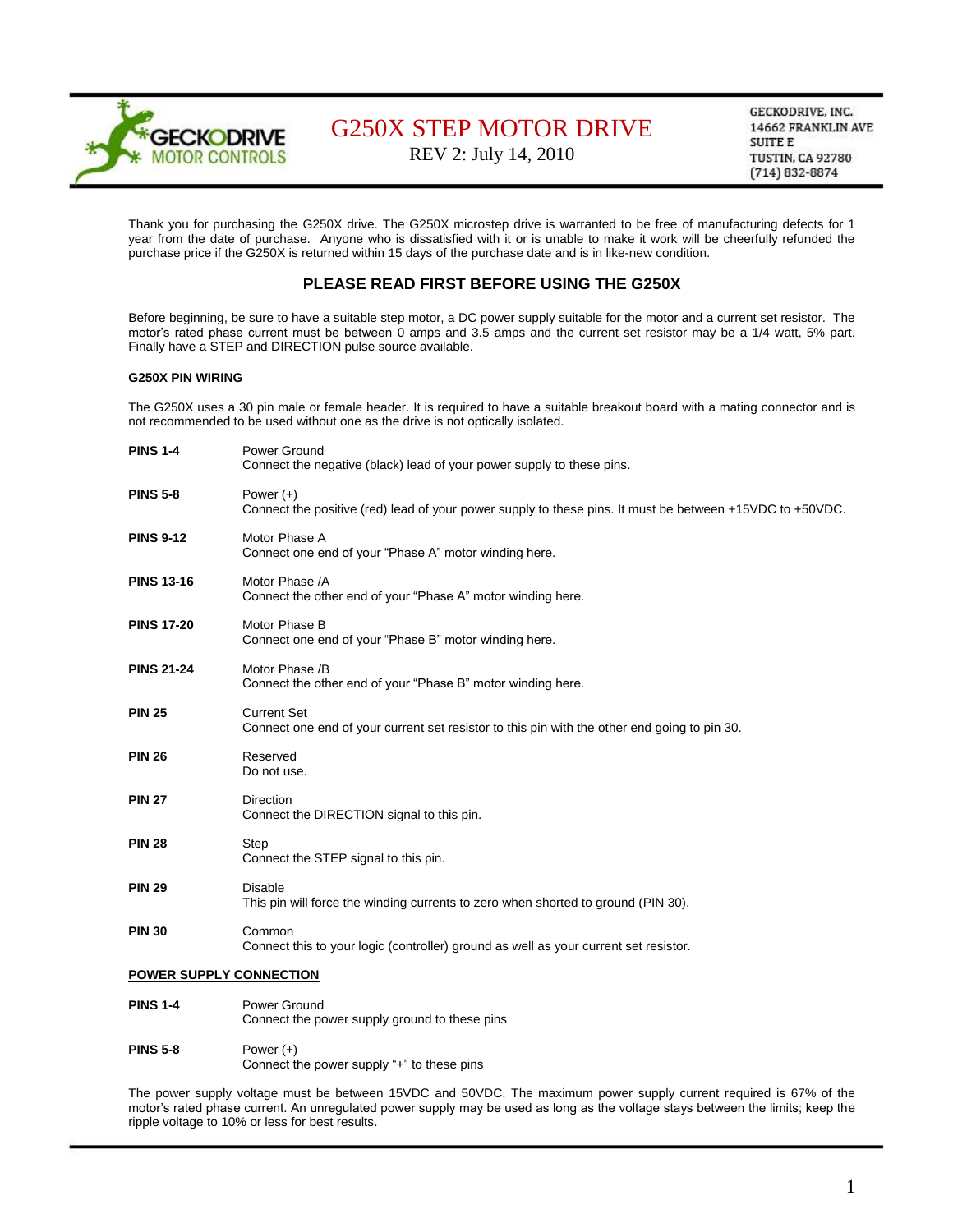

REV 2: July 14, 2010

GECKODRIVE, INC. 14662 FRANKLIN AVE SUITE E **TUSTIN, CA 92780**  $(714) 832 - 8874$ 

**CAUTION!** Power supply voltage in excess of 50VDC will damage the G250X.

**CAUTION!** Never put a switch on the DC side of the power supply! This will damage, if not destroy, your drive!

A very accurate calculation of power supply voltage is to find your motor's inductance, and put it into the following equation.

32 \* (√mH inductance) = Power Supply Voltage

If your motor has 2mH of inductance, the equation would look as follows.

 $32 * (\sqrt{2}) = 45.12V$ 

In the example above 45.12V is the maximum voltage for that specific motor; any voltage above this will create unnecessary heating and any voltage below that will get you proportionally less speed than you could otherwise get at 45.12V.

#### **CURRENT SET RESISTOR**

**PIN 25** Current Set

Connect the current set resistor to this pin.

### **PIN 30** Common Connect the other end of the current set resistor to this pin.

This input programs the G250X's current output to the motor windings. The current set resistor is a linear calculation of 1K ohms of resistance for every amp of motor winding current. This means that a 2.3A per phase motor will require a 2.3K ohm resistor on PIN 25 and PIN 30. If your motor is 3.5A or above you can leave these PINs open and the drive will self limit to 3.5A; however, you will lose the auto current reduction feature of the drive. If you require this feature then a 3.5K resistor should be put on the drive.

#### **MOTOR CONNECTION**

| <b>PINS 9-12</b>  | Phase A<br>Connect one motor winding to these pins             |
|-------------------|----------------------------------------------------------------|
| <b>PINS 13-16</b> | Phase /A<br>Connect the other end of the winding to these pins |
| <b>PINS 17-20</b> | Phase B<br>Connect the other motor winding to these pins       |
| <b>PINS 21-24</b> | Phase /B<br>Connect the other end of the winding to these pins |

Connect one motor winding to PINS 9-12 and PINS 13-16. Connect the other winding to PINS 17-20 and PINS 21-24. Turn the power supply off when connecting or disconnecting the motor. If the motor turns in the wrong direction, reverse the motor winding connections to PINS 9-12 and PINS 13-16.

**CAUTION!** Do not short the motor leads to each other or to ground; damage will result to the G250X.

4-wire, 6-wire and 8-wire motors may be used. When 6-wire motors are used, they may be connected in half winding or full winding. This is equivalent to an 8-wire motor connected in parallel or series. If a motor is connected in series or full winding, the motor's phase current rating is half of its parallel or unipolar rating. The choice depends on the high-speed performance required; a parallel-connected motor will provide twice the power of a series-connected motor at the same power supply voltage.

#### **STEP AND DIRECTION INPUTS**

- **PIN 27** Direction Connect the DIRECTION line to this pin.
- **PIN 28** Step Connect the STEP line to this pin.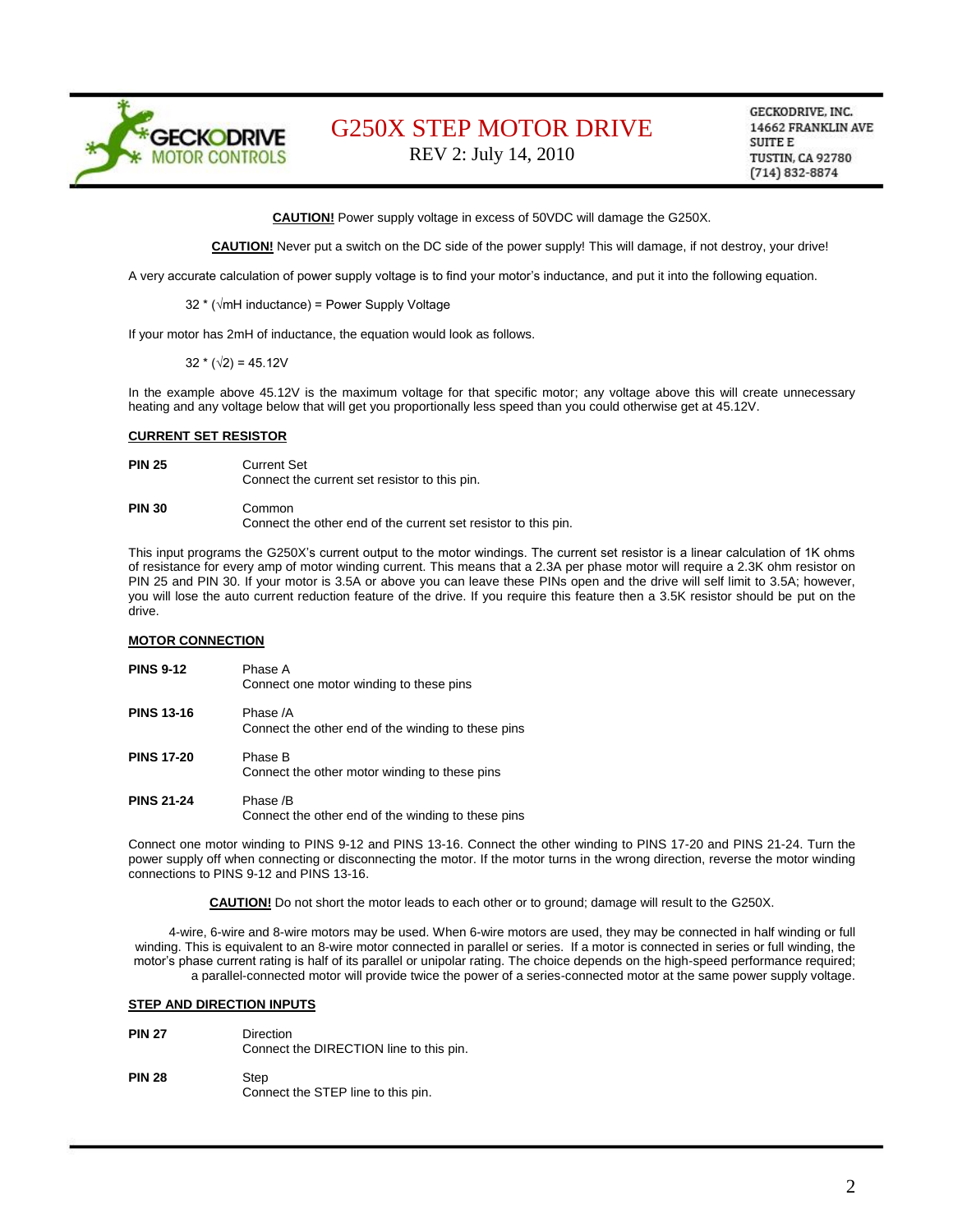

REV 2: July 14, 2010

GECKODRIVE, INC. 14662 FRANKLIN AVE SUITE E **TUSTIN, CA 92780**  $(714) 832 - 8874$ 

These pins can be driven with 3.3V or 5V logic. If 3.3V logic is used then the input current is -1mA for logic "0" and zero for logic "1". If 5V logic is used then the input current is -1mA for "0" logic and 0.67mA for logic "1".

#### **DISABLE PIN**

**PIN 29** Disable

This pin will force the winding currents to zero when shorted to ground (PIN 30).

Shorting this input to ground (PIN 30) forces winding currents to zero and stops all output switching activity. The G250X will continue totalizing step and direction inputs if any are sent. The power supply current drops to less than 15mA. The motor will return to its original position when the disable input is released if no step pulses have been sent and the motor has not been moved more than 2 full steps.

### **COMMON PIN**

**PIN 30** Common

Connect this pin to the controller signal ground

#### **HEATSINKING**

The G250X needs heatsinking for current settings greater than 3 amps. The case temperature (measured on the bottom plate) should not exceed 70 degrees C, and for best life should be kept to 50 degrees C or less. Use heatsink compound between the G250X and the heatsink.

**CAUTION!** Current settings above 3 Amps without a heatsink will result in damage to the G250X.

The drive must be heatsinked to a piece of aluminum, preferably with fins and a fan to increase heat dissipation and surface area. Do not screw the drive directly to the door of your control cabinet, as this will typically not provide adequate heatsinking properties. Be sure to isolate the drive from the heatsink if it is not hard anodized; the heatsink available for purchase from Geckodrive is a piece of hard anodized aluminum and does not require any special isolation. If you do not use one of these you must use Kapton tape to isolate the MOSFETs from any conductive surface.

#### **ADJUSTING THE TRIMPOT**

This trimpot adjusts the motor for the smoothest possible low-speed operation. Set the motor speed to about 1/4 revolution per second, and then turn the trimpot until a distinct null is noted in the motor's vibration. This will result in the most even microstep placement for a given motor and power supply voltage.

#### **DISCLAIMER**

CERTAIN APPLICATIONS USING POWER PRODUCTS MAY INVOLVE POTENTIAL RISKS OF DEATH, PERSONAL INJURY OR SEVERE DAMAGE TO PROPERTY. GECKODRIVE INC. PRODUCTS ARE NOT DESIGNED, AUTHORIZED OR WARRANTED TO BE SUITABLE FOR USE IN LIFE-SUPPORT DEVICES OR OTHER CRITICAL APPLICATIONS. INCLUSION OF GECKODRIVE INC. PRODUCTS IN SUCH APPLICATIONS IS UNDERSTOOD TO BE FULLY AT THE PURCHASER'S OWN RISK.

In order to minimize risks associated with the purchaser's application, adequate design and operating safeguards must be provided by the purchaser to minimize inherent or procedural hazards. GECKODRIVE INC. assumes no liability for applications assistance or the purchaser's product design. GECKODRIVE INC. does not warrant or represent that any license, either express or implied, is granted under any patent right, copyright or other intellectual property right of GECKODRIVE INC.